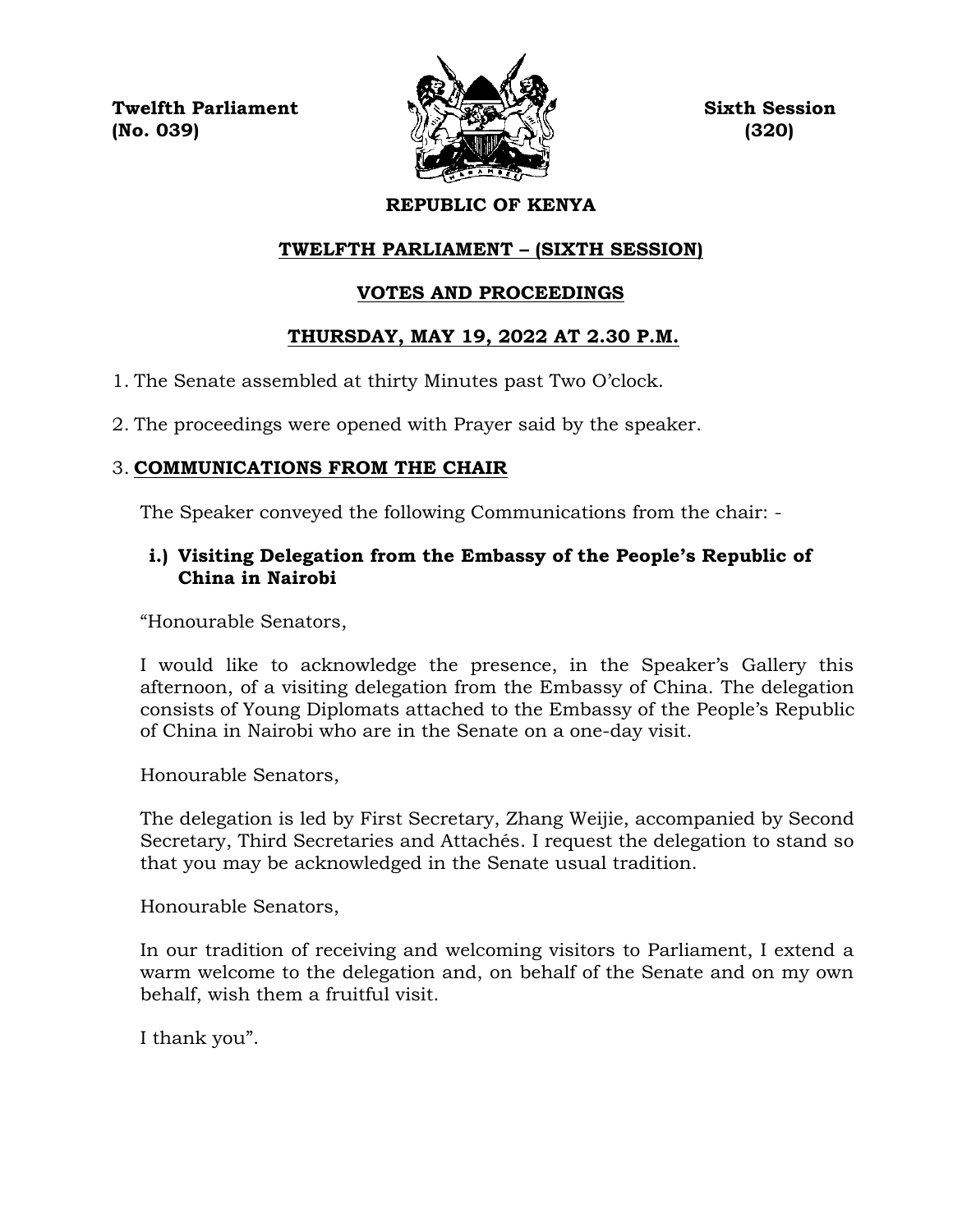#### **ii.) Visiting students from Acacia Crest Senior School, Kajiado County**

"Honourable Senators,

I would like to acknowledge the presence, in the Public Gallery this afternoon, of the visiting students of History from Acacia Crest Senior School from Kajiado County.

Honourable Senators,

On behalf of the Senate and on my own behalf, I welcome the students to the Senate and wish them well for the remainder of the visit.

I thank you".

## **iii.) Invitation to the 2022 National Prayer Breakfast**

"Honourable Senators,

As you are all aware, the National Prayer Breakfast is an annual event in the Calendar of Parliament. It is an interdenominational prayer meeting sponsored by Members of Parliament from the Senate and National Assembly.

This year's National Prayer Breakfast is scheduled to be held at the Safari Park Hotel in Nairobi on Thursday, 26th May, 2022, from 7.00 am and the theme of the event is *"transitions".* 

The event is being coordinated by a National Organizing Committee, which has been working closely with the Kenya National Prayer Breakfast Coordination team. The Organizing Committee is co-chaired by Sen. Samuel Poghisio, MP, the Senate Majority Leader and Hon. Daniel Maanzo, MP, of the National Assembly.

Honourable Senators,

This is a critical event noting that this is an election year, hence the need to pray for our country during this period. I, therefore, urge all the Senators to prioritize and attend the Prayer Breakfast.

All the requisite arrangements have been made to make the event a success and, I believe, you have all received an invitation card to the event.

Feel free to contact the Office of the Clerk for any further information or support on this matter.

I thank you".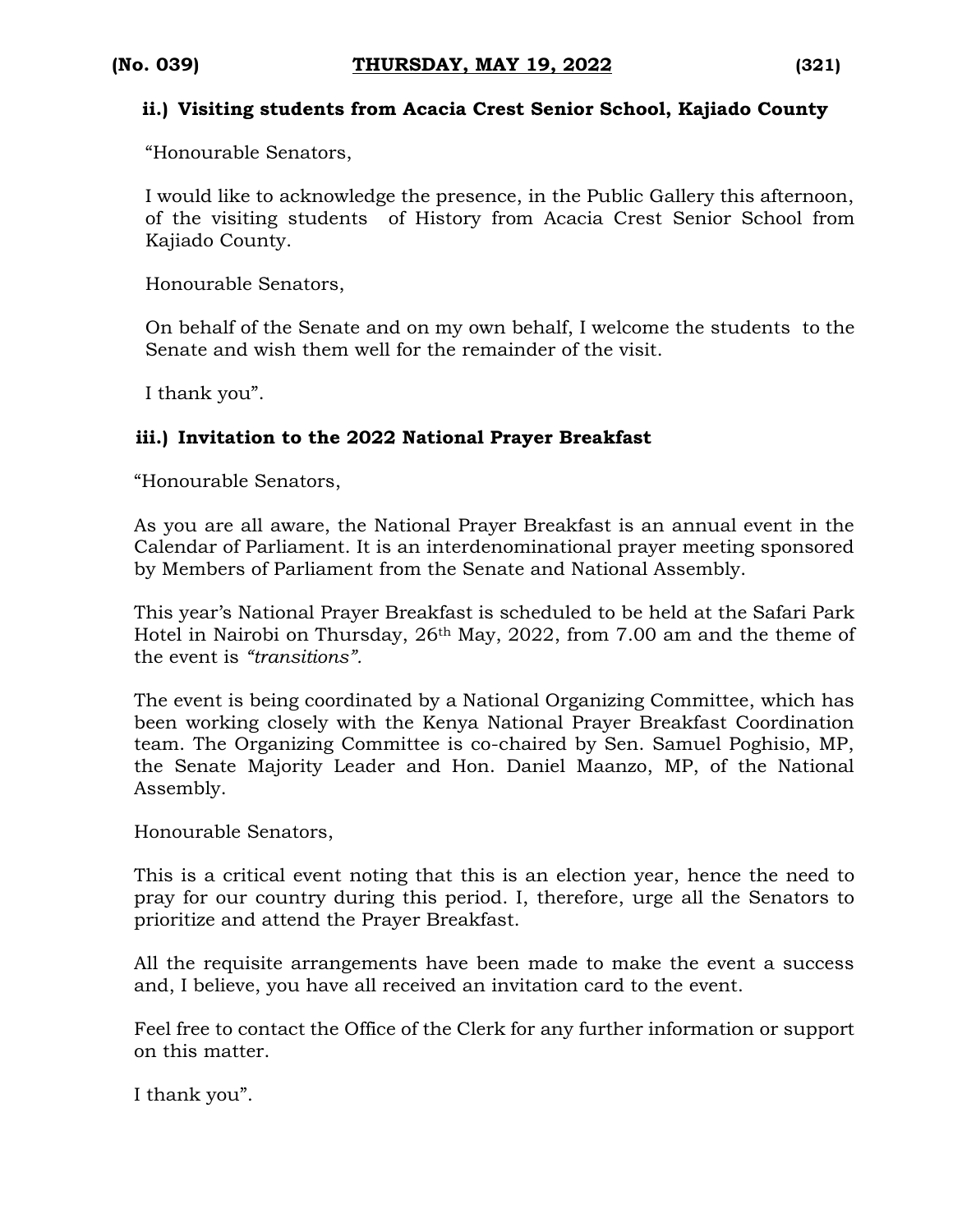#### 4. **MESSAGE FROM THE NATIONAL ASSEMBLY ON THE PASSAGE OF THE HEALTH LAWS (AMENDMENT) BILL (NATIONAL ASSEMBLY BILLS NO. 2 OF 2021)**

The Speaker conveyed the following Message on the passage of the Health Laws (Amendment) Bill (National Bills No. 2 of 2021).

"Honourable Senators

I wish to report to the Senate that, pursuant to Standing Order 41 (3) and (4), I have received a Message from the Speaker of the National Assembly regarding the passage of the Health Laws (Amendment) Bill (National Assembly Bills No. 2 of 2021).

Pursuant to the said Standing Orders, I now report the Message-

*"PURSUANT to the provisions of Standing Order 41(1) and 142 of the National Assembly Standing Orders, I hereby convey the following Message from the National Assembly–*

*WHEREAS Health Laws (Amendment) Bill (National Assembly Bills No. 2 of 2021) was published vide Kenya Gazette Supplement No. 8 of 1st February 2021 as a Bill concerning county governments in terms of Article 110(4) of the Constitution seeking to amend the Health Act (No. 21 of 2017), in particular, provision relating to the Pharmacy and Poisons Act (Cap. 244), the Mental Health Act (Cap. 248), the Medical Practitioners and Dentists Act (Cap. 253), the Nurses Act (Cap. 257), the Kenya Medical Training College Act (Cap. 261), the National Hospital Insurance Fund Act (No. 9 of 1998), the Medical Laboratory Technicians and Technologists Act (No. 10 of 1999), the Tobacco Control Act (No. 4 of 2007), the Nutritionists and Dieticians Act (No. 18 of 2007), the Cancer Prevention and Control Act (No. 15 0f 2012), the Public Health Officers (Training, registration and Licensing) Act, 2013 (No. 12 of 2013), The Kenya Medical Supplies Authority Act (No. 20 of 2013), the Counsellors and Psychologists Act (No. 14 of 2014), the Psychotherapists Act (No. 2014), the Health Records and Information managers Act (No. 15 of 2016) and the Clinical Officers (Training, registration and Licensing) Act (No. 20 of 2017).*

*AND WHEREAS the National Assembly considered the said Bill on Wednesday, 30th March, 2022 and passed it on Thursday, 31st March, with amendments, in the form attached hereto;* 

*NOW THEREFORE, in accordance with the provisions of Article 110(4) of the Constitution and Standing Orders 41(1) and 142 of the National Assembly Standing Orders, I hereby convey the National Assembly's decision on the Bill to the Senate."*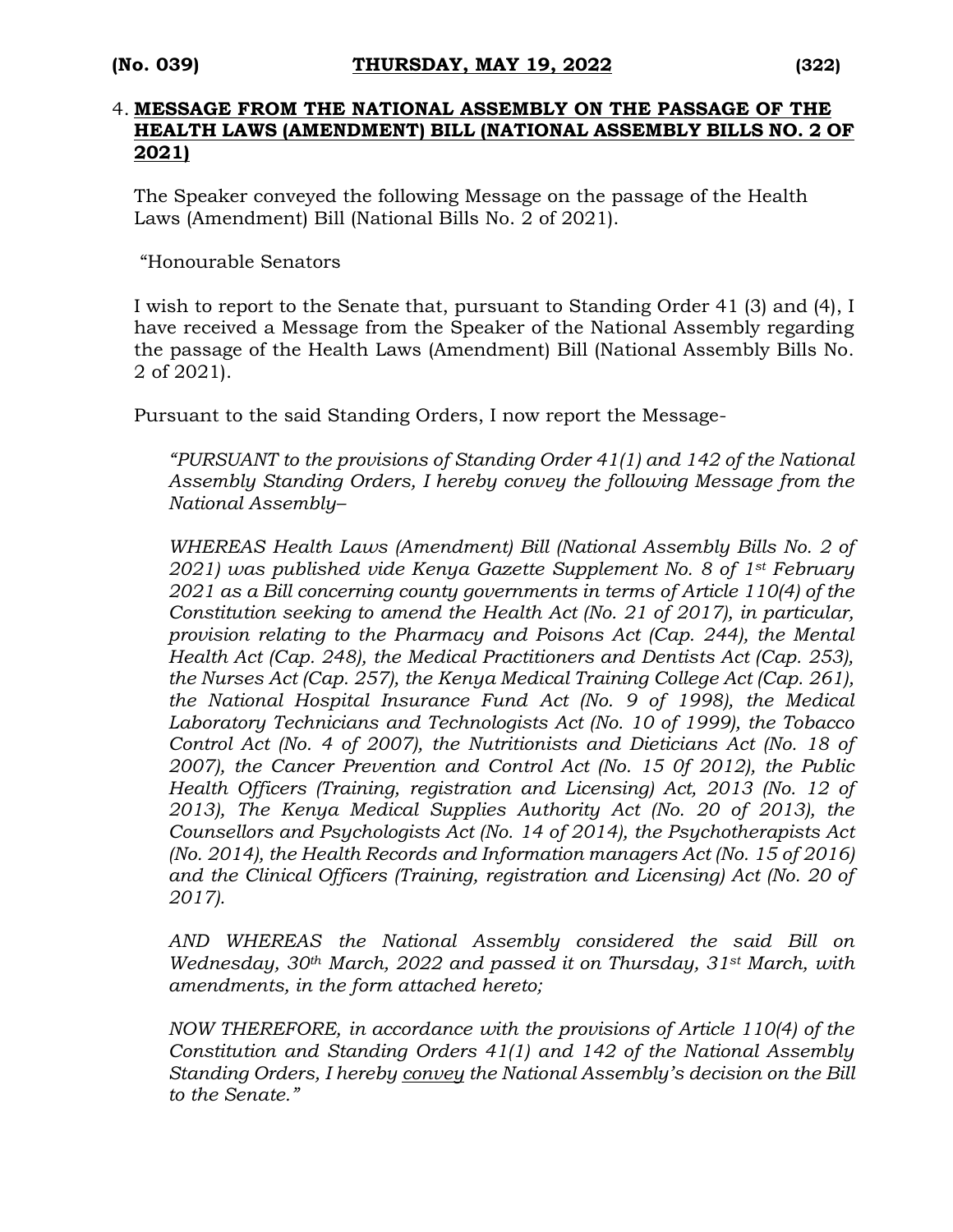Honourable Senators,

Pursuant to Standing Order 157, which requires that a Bill originating in the National Assembly be proceeded with by the Senate in the same manner as a Bill introduced in the Senate by way of First Reading in accordance with Standing Order 139, I direct that the Health Laws (Amendment) Bill (National Assembly Bills No. 2 of 2021) be read a First time at the next Sitting of the Senate.

I thank you."

## 5. **PAPERS LAID**

The following Papers were laid on the Table of the Senate: -

- (i) The Teachers Service Commission Annual Report and Audited Financial Statements for financial year 2020/2021.
- (ii) National Treasury and Planning report on all new loans contracted by government from 1st January, 2022 to 30th April, 2022.
- (iii)The county government additional allocation cash disbursement schedule for financial year 2021/2022.

*(Sen. Samson Cherarkey,MP on behalf of the Senate Majority leader)*

## 6. **PETITION**

Pursuant to Standing Order 232(2), the Chairperson, Standing Committee on National Cohesion, Equal Opportunity and Regional Integration tabled a report on a petition concerning the continuous exclusion of Persons with Disabilities (PWDs) in Migori County Budget.

The Speaker allowed comments and observations in relation to the Petition, pursuant to Standing Order 232 (2).

## 7. **STATEMENTS**

## **a) Pursuant to Standing Order 47(1)**

i.) The Senator for Laikipia County (Sen. John Kinyua Nderitu, MP) made a statement regarding the consideration and construction of a road access by the Kenya Urban Roads Authority to Membley daykio estate in Kiambu county.

Thereupon, the Senator informed the house that for months, works on the dualing of the Eastern Bypass being undertaken by the China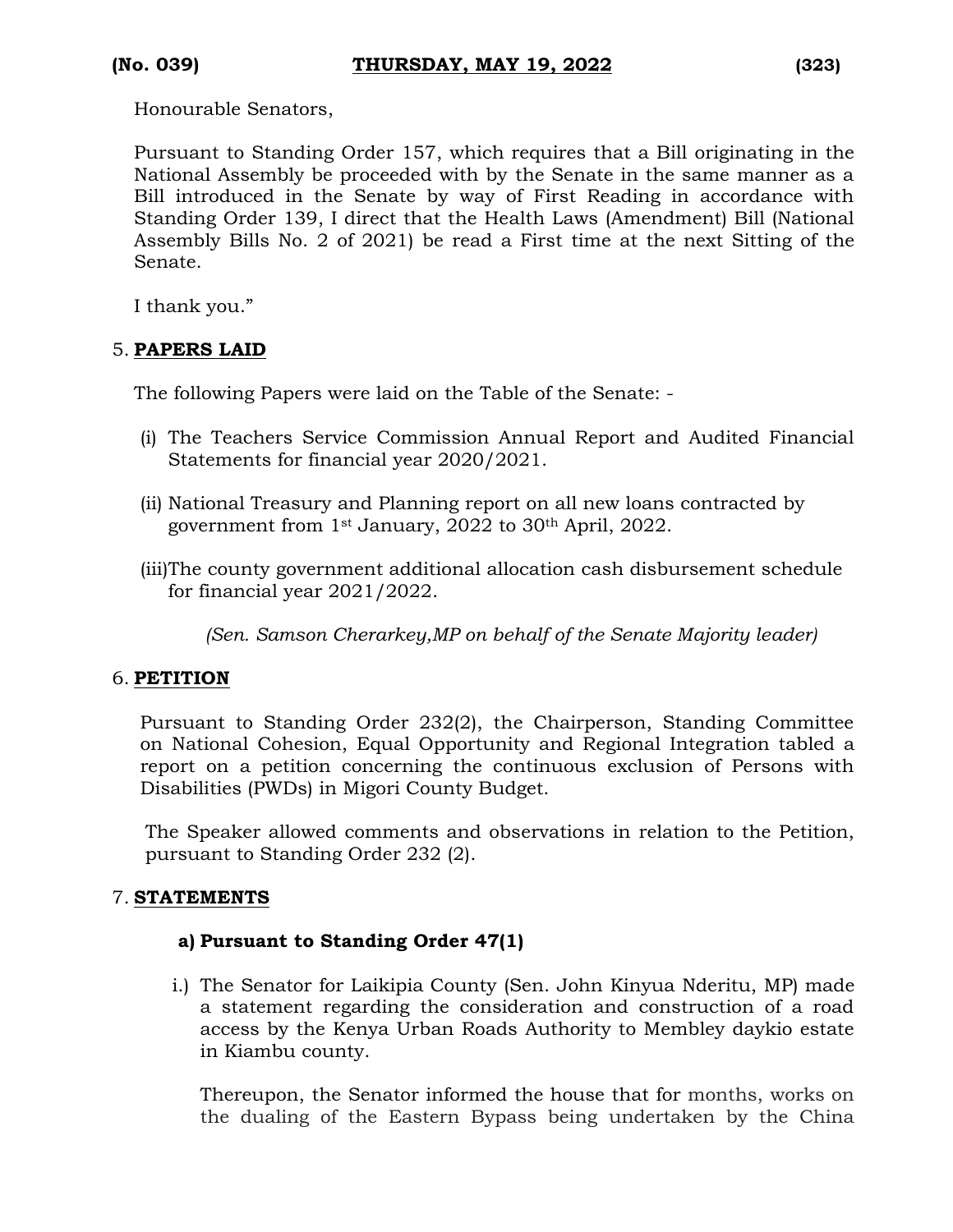Communication Construction Company Limited (CCCC) had been ongoing but there were concerns by the residents of Membley Daykio Estate that certain key items were not considered during the initiation of this project that has affected residents' access to the estate.

He also informed the House that there was need to have a pedestrian footbridge to cater for pedestrians crossing the new dual carriageway to access both Membley, Githunguri and Gitothua Estates on the opposite sides of the road, as numerous traffic accidents have occurred in the recent past along this stretch of the bypass. Many pupils and guardians cross the busy highway daily to access the educational institutions that are located on both sides of the road. Including Githunguri High school, Githunguri Special Unit Primary School, Gitothua Primary & Secondary School, Membley High School, Montessori Christian Kindergarten and PCEA Membley School.

The Senator requested that the matter be referred to the Standing Committee on Roads and Transportation to intervene and get a special consideration from the Kenya Rural and Urban Roads Authority (KURA) towards the construction of a road access and associated storm water drains in Membley Daykio Estate.

ii.) Nominated Senator (Sen. (Dr.) Gertrude Musuruve, MP) made a statement regarding the launch by the Auditor General of the first audit report in Kiswahili language.

Thereupon, the Senator informed the House that availing these reports in both English and Kiswahili would make it possible for Kenyans of all walks of life to be informed and interrogate how government agencies utilize the monies that go to the counties and other designated National sectors for service delivery.

The Senator observed that, given the salient role that the Auditor General plays and the powers vested upon him/her by the Constitution, it was important that the information he/she relays reaches all Kenyans in a language that is understood by majority. More than  $\frac{3}{4}$  of the population living in the counties understand their vernacular and Kiswahili. Kiswahili is a National language, a Lingua Franca and a language spoken and understood by almost all Kenyans. Translating the auditor general reports into Kiswahili will create more awareness to Kenyans on how public funds are disbursed and utilized.

The Senator commended the launch and implored County governments to ensure that capacity building on the reports is done. Dissemination of the reports to the public and how the public access the information is key to ensuring that the public is aware of the funds disbursed to agencies, utilization and service delivery on the funds and how more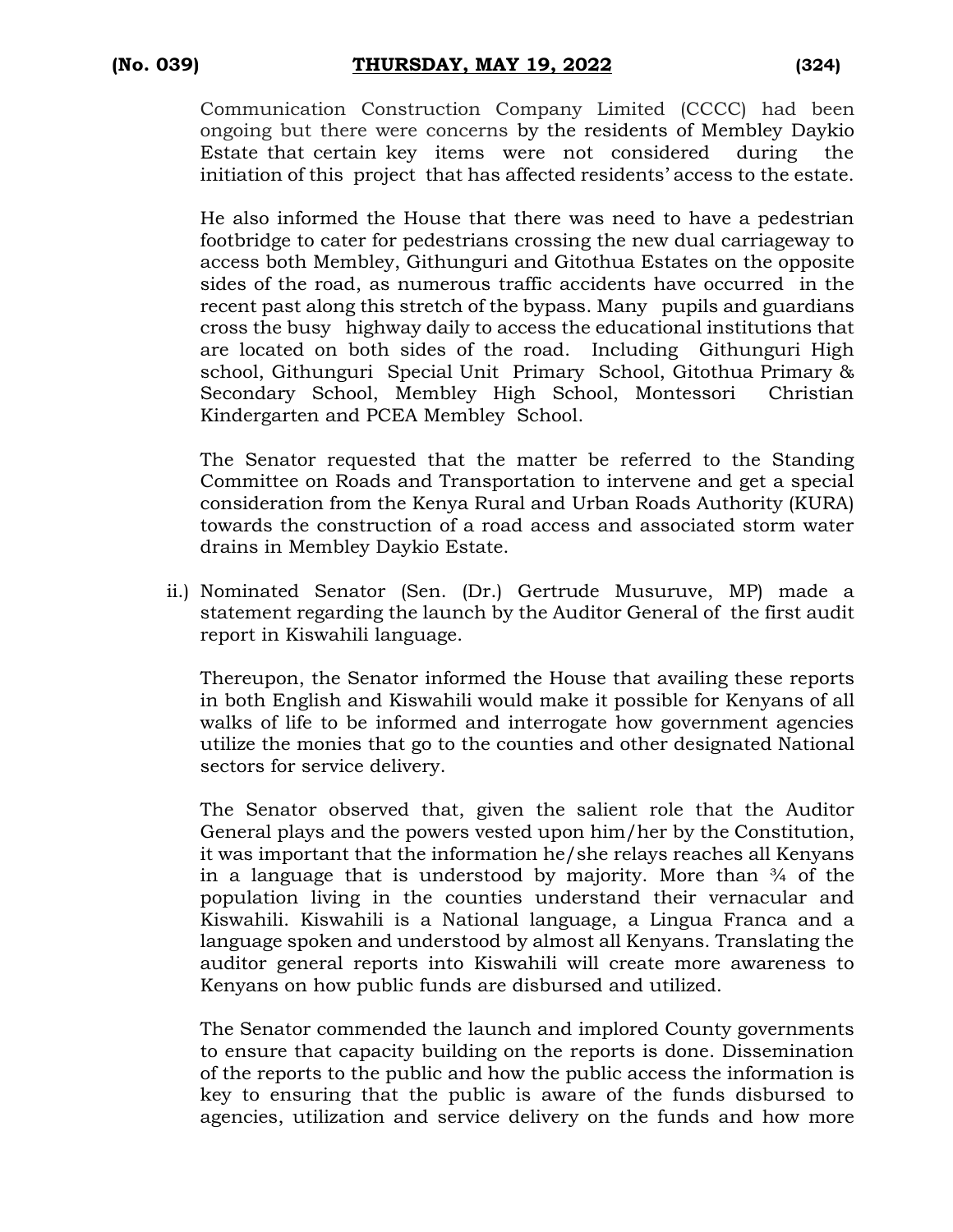funds can be disbursed in order to ensure Article 43 of the Constitution is implemented in its fullness.

# **b) Pursuant to Standing Order 48(1)**

The Senator for Laikipia County (Sen. John Kinyua Nderitu, MP) sought a Statement from the Standing Committee on Finance and Budget regarding the regulation of digital credit providers.

#### 8. **THE COUNTY ALLOCATION OF REVENUE BILL (SENATE BILLS NO. 1 OF 2022)**

(The Chairperson, Standing Committee on Finance and Budget)

*(Second Reading)*

*(Resumption of debate interrupted on Wednesday, 11th May, 2022)*

*(Division)*

Order deferred.

### 9. **THE LANDLORD AND TENANT BILL (NATIONAL ASSEMBLY BILLS NO. 3 OF 2021)**

(The Senate Majority Leader)

*(Second Reading)*

#### *(Resumption of debate interrupted on Wednesday, 23rd February, 2022- Morning Sitting)*

## *(Division)*

Order deferred.

#### 10. **THE PERSONS WITH DISABILITIES (AMENDMENT) BILL (SENATE BILLS NO. 29 OF 2020)**

(Sen. Aaron Cheruiyot, MP and Sen. (Dr) Isaac Mwaura, MP)

*(Second Reading)*

*(Resumption of debate interrupted on Thursday, 10th March, 2022)*

#### *(Division)*

Order deferred.

## 11. **THE ELECTION CAMPAIGN FINANCING (AMENDMENT) BILL (SENATE BILLS NO. 51 OF 2021)**

(Sen. Ledama Olekina, MP)

*(Second Reading)*

*(Resumption of debate interrupted on Wednesday, 23rd March, 2022)*

*(Division)*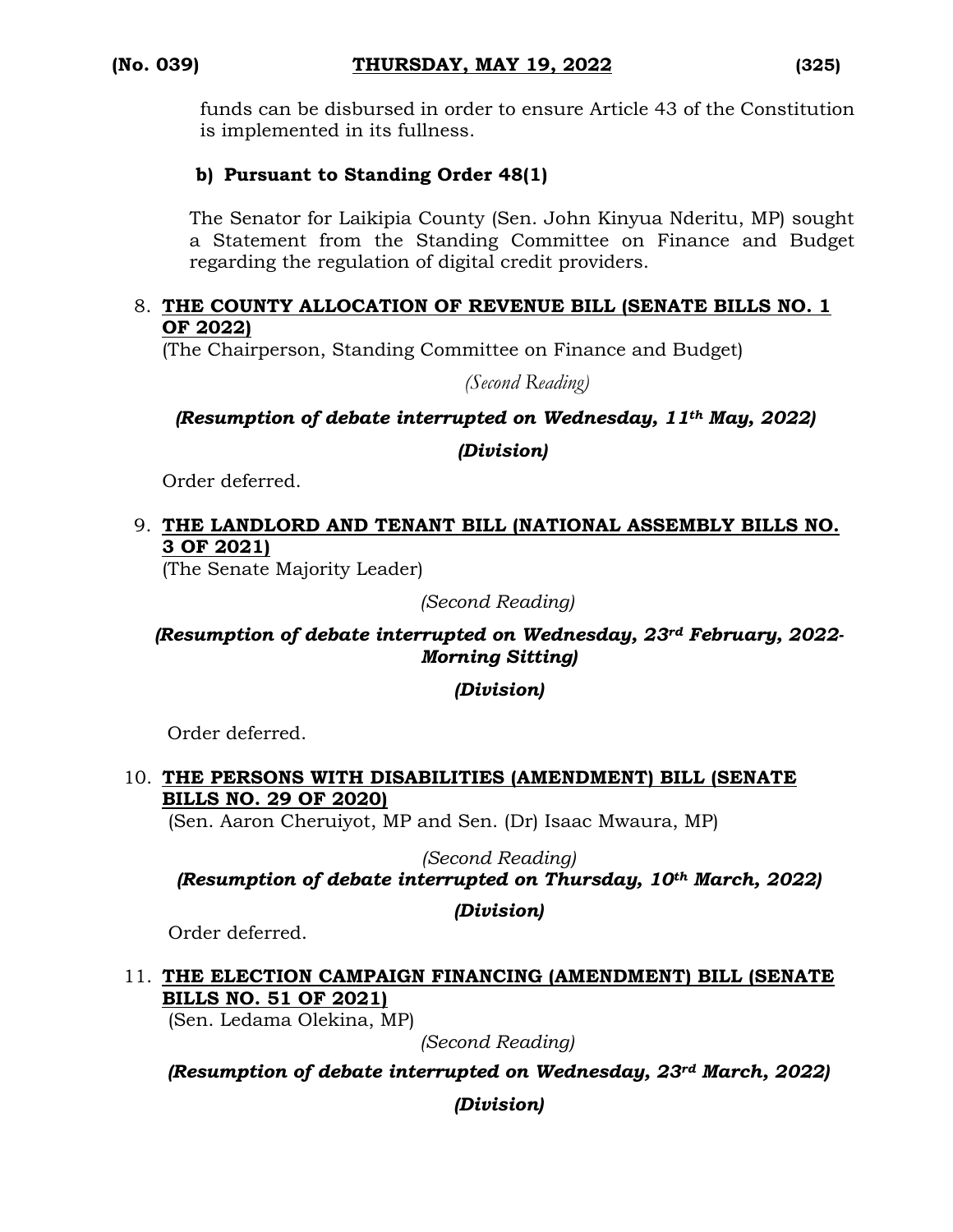Order deferred.

# 12. **THE EMPLOYMENT (AMENDMENT) BILL (SENATE BILLS NO. 54 OF 2021)**

(Sen. Samson Cherarkey, MP)

*(Second Reading)*

## *(Resumption of debate interrupted on Wednesday, 30th March, 2022) (Division)*

Order deferred.

#### 13. **THE COTTON INDUSTRY DEVELOPMENT BILL (SENATE BILLS NO. 55 OF 2021)**

(The Chairperson, Standing Committee on Agriculture, Livestock and Fisheries)

*(Second Reading)*

# *(Resumption of debate interrupted on Thursday, 31st March, 2022) (Division)*

Order deferred.

14. **THE SUGAR BILL (NATIONAL ASSEMBLY BILLS NO. 68 OF 2019)** (The Senate Majority Leader)

*(Second Reading)*

# *(Resumption of debate interrupted on Thursday, 7th April, 2022)*

*(Division)*

Order deferred.

# 15. **THE PUBLIC PROCUREMENT AND ASSET DISPOSAL (AMENDMENT) BILL (NATIONAL ASSEMBLY BILLS NO. 32 OF 2021)**

(The Senate Majority Leader)

*(Second Reading)*

*(Resumption of debate interrupted on Thursday, 28th April, 2022)* 

*(Division)*

Order deferred.

## 16. **THE SACCO SOCIETIES (AMENDMENT) BILL (NATIONAL ASSEMBLY BILLS NO. 55 OF 2021)**

(The Senate Majority Leader)

 *(Second Reading)*

*(Resumption of debate interrupted on Wednesday, 4th May, 2022)* 

*(Division)*

Order deferred.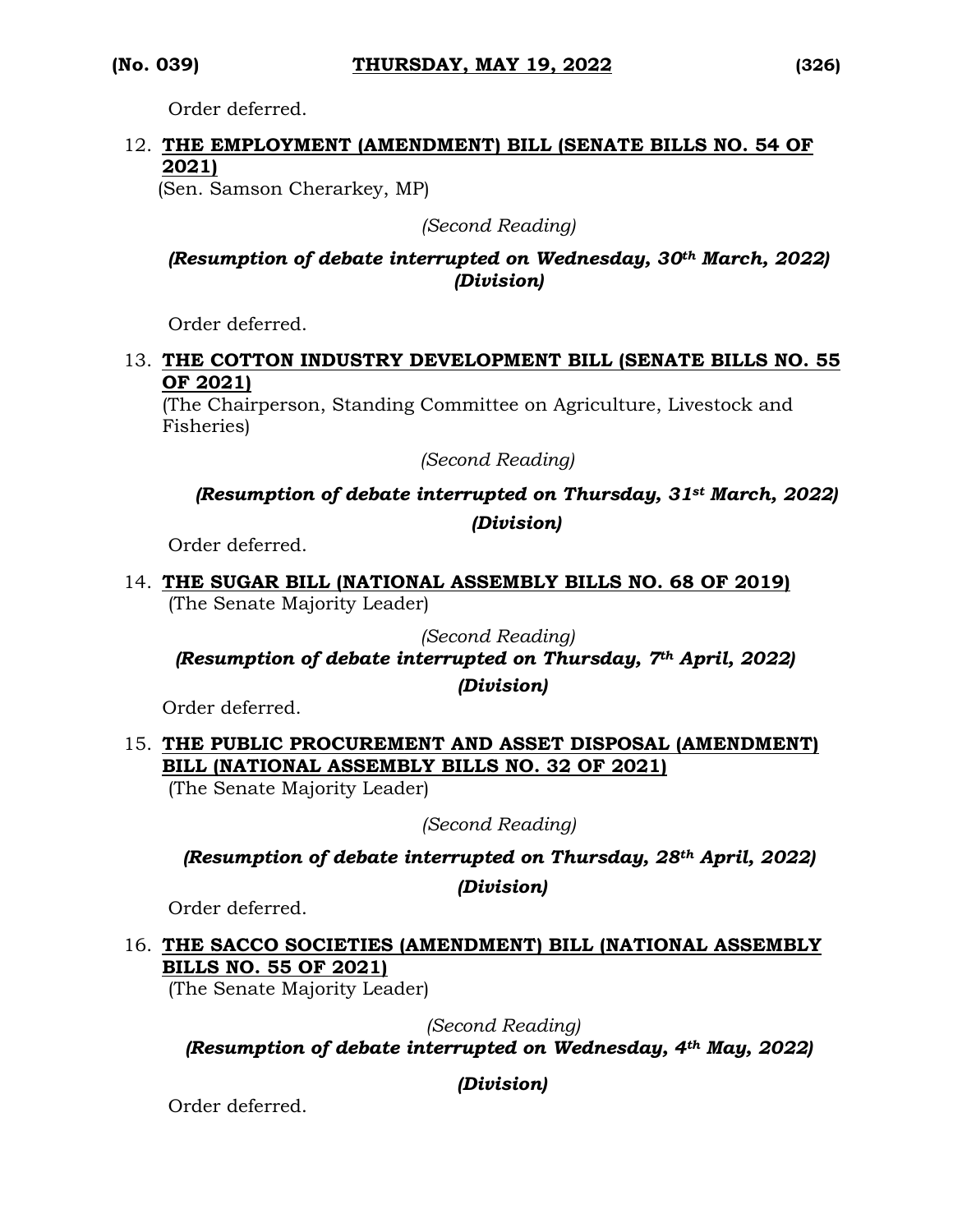#### 17. **THE SUSTAINABLE WASTE MANAGEMENT BILL (NATIONAL ASSEMBLY BILLS NO. 22 OF 2021)**

(The Senate Majority Leader)

*(Second Reading)*

*(Resumption of debate interrupted on Tuesday, 10th May, 2022)*

*(Division)*

Order deferred.

#### 18. **THE NATIONAL COHESION AND PEACE BUILDING BILL (SENATE BILLS NO. 19 OF 2021)**

(Sen. Judith Pareno, MP)

*(Second Reading)*

*(Resumption of debate interrupted on Wednesday, 11th May, 2022)*

*(Division)*

Order deferred.

19. **THE COUNTY E-HEALTH BILL (SENATE BILLS NO. 39 OF 2021)**  (Sen. Judith Pareno, MP)

*(Second Reading) (Resumption of debate interrupted on Wednesday, 11th May, 2022)*

*(Division)*

Order deferred.

#### 20. **MOTION - ADOPTION OF REPORTS OF THE SESSIONAL COMMITTEE ON COUNTY PUBLIC ACCOUNTS AND INVESTMENTS ON CONSIDERATION OF THE REPORTS BY THE AUDITOR GENERAL ON THE FINANCIAL STATEMENTS OF VARIOUS COUNTY EXECUTIVES FOR FINANCIAL YEAR 2018/2019**

(Chairperson, Sessional Committee on County Public Accounts and Investments)

THAT, the Senate adopts the Report of the Sessional Committee on County Public Accounts and Investments on consideration of the Reports by the Auditor General on the Financial Statements of the following County Executives for the Financial Year 2018/2019- Embu; Homa-Bay; Kericho; Kilifi; Kirinyaga; Kisii; Kwale; Machakos; Mombasa; Nandi; Baringo; Bomet; Garissa; Kajiado; and West Pokot as contained in Volume 1 of the Report and the following County Executives- Isiolo; Kakamega; Kisumu; Laikipia; Mandera; Marsabit; Nakuru; Narok; Nyandarua; Samburu; Taita Taveta; Trans-Nzoia; Uasin- Gishu; Vihiga; and Wajir, as contained in Volume 2 of the Report, Laid on the Table of the Senate on Thursday 2nd December, 2021.

## *(Resumption of debate interrupted on Tuesday, 8th March, 2022)*

*(Division)*

Order deferred.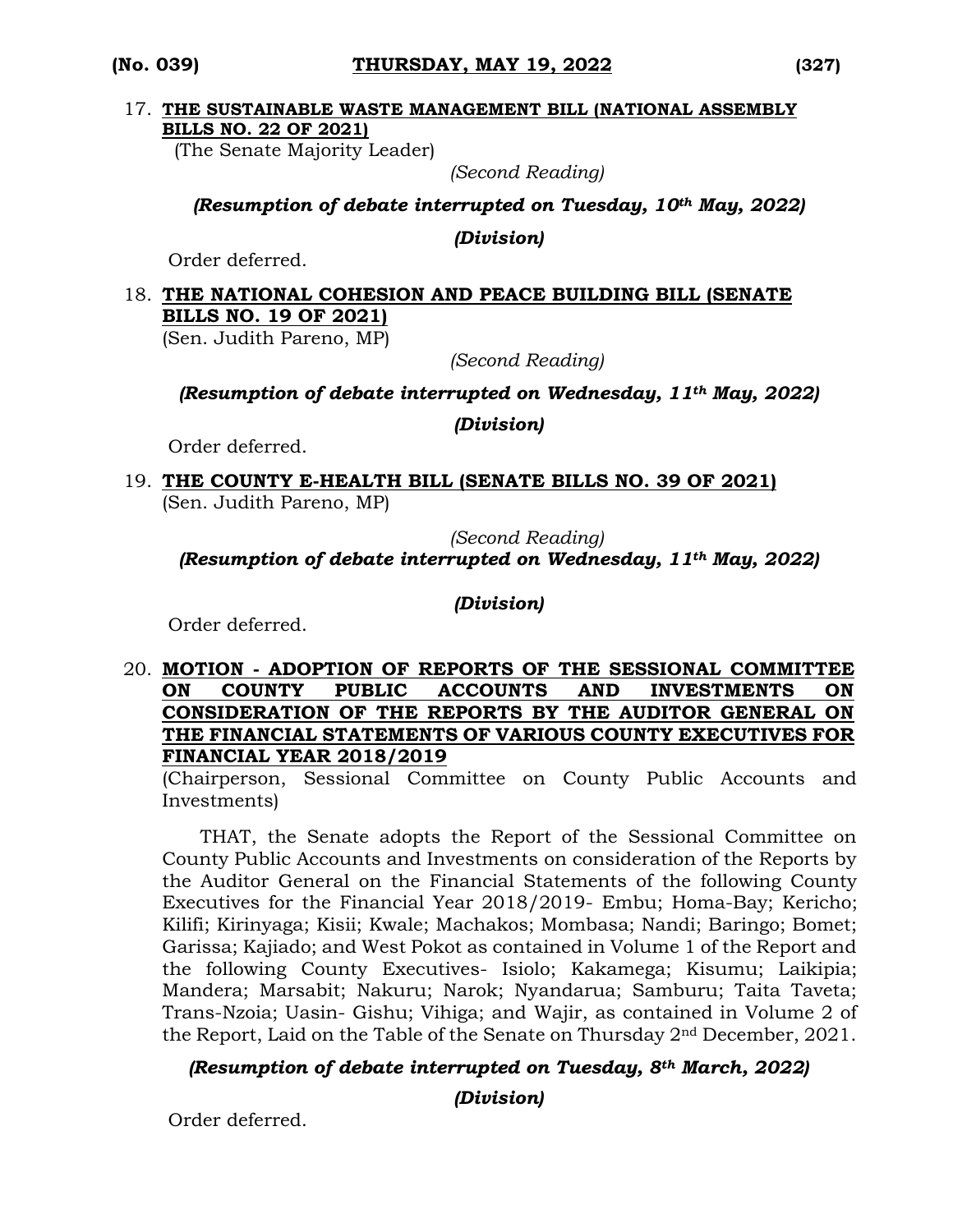# 21. **MOTION - ADOPTION OF THE REPORT OF THE STANDING COMMITTEE ON HEALTH ON THE SPECIAL AUDIT REPORT ON UTILIZATION OF COVID-19 FUNDS BY TWENTY EIGHT (28) COUNTY GOVERNMENTS**

(The Chairperson, Standing Committee on Health)

THAT, the Senate adopts the Report of the Standing Committee on Health on the special audit report on utilization of COVID-19 funds by twenty eight (28) county governments, laid on the Table of the Senate on Wednesday, 9th February, 2022.

*(Resumption of debate interrupted on Wednesday, 23rd March, 2022)*

## *(Division)*

Order deferred.

## 22. **COMMITTEE OF THE WHOLE THE INTERGOVERNMENTAL RELATIONS (AMENDMENT) BILL (SENATE BILLS NO. 37 OF 2021)**

(The Chairperson, Standing Committee on Devolution and Intergovernmental Relations)

#### *(Resumption of debate interrupted on Wednesday, 22ndDecember, 2021 – Morning Sitting) (Division)*

Order deferred.

## 23. **COMMITTEE OF THE WHOLE THE LAW OF SUCCESSION (AMENDMENT) BILL, (SENATE BILLS NO. 15 OF 2021)**

(Sen. Abshiro Halake, MP)

*(Resumption of debate interrupted on Wednesday, 2nd March, 2022 – Morning Sitting)*

## *(Division)*

Order deferred.

# 24. **COMMITTEE OF THE WHOLE**

**THE PRESERVATION OF HUMAN DIGNITY AND ENFORCEMENT OF ECONOMIC AND SOCIAL RIGHTS BILL (SENATE BILLS NO. 21 OF 2021)**  (Sen. Abshiro Halake, MP)

*(Resumption of debate interrupted on Wednesday, 2nd March, 2022 – Morning Sitting)* 

*(Division)*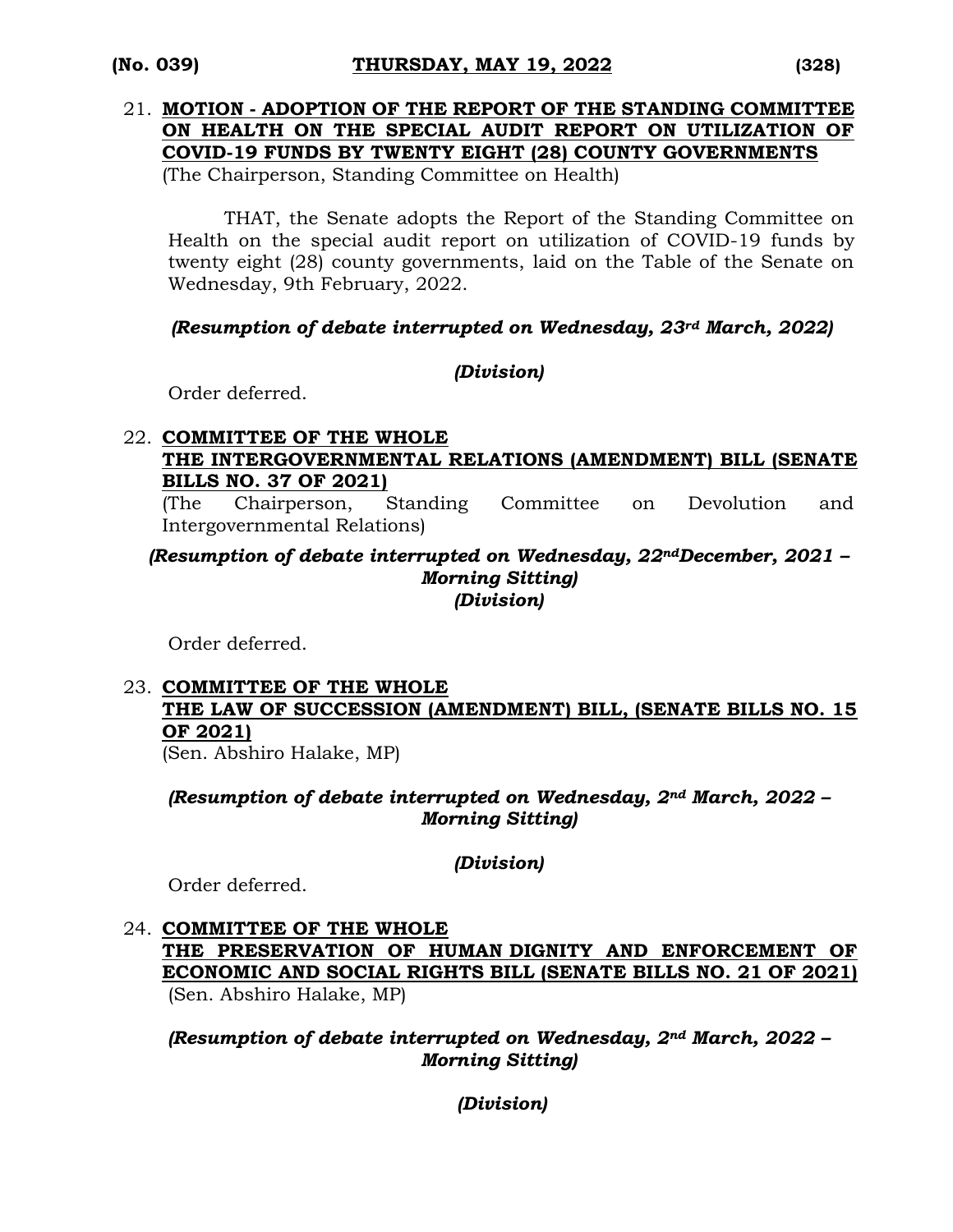Order deferred.

#### 25. **COMMITTEE OF THE WHOLE THE LIFESTYLE AUDIT BILL (SENATE BILLS NO. 36 OF 2021)**  (Sen. (CPA). Farhiya Haji, MP)

*(Resumption of debate interrupted on Tuesday, 1st March, 2022)* 

#### *(Division)*

Order deferred.

#### 26. **COMMITTEE OF THE WHOLE THE SPECIAL NEEDS EDUCATION BILL (SENATE BILLS NO. 44 OF 2021)**  (Sen. (Dr.) Getrude Musuruve and Sen. (Prof.) Margaret Kamar, MP)

*(Resumption of debate interrupted on Wednesday, 2nd March, 2022 – Morning Sitting)* 

#### *(Division)*

Order deferred.

#### 27. **COMMITTEE OF THE WHOLE THE MENTAL HEALTH (AMENDMENT) BILL (SENATE BILLS NO. 28 OF 2020)**

(Sen. (Arch.) Sylvia Kasanga, MP)

*(Consideration of National Assembly Amendments)*

#### *(Resumption of debate interrupted on Thursday, 7th April, 2022)*

*(Division)*

Order deferred.

# 28. **COMMITTEE OF THE WHOLE THE IRRIGATION (AMENDMENT) BILL (NATIONAL ASSEMBLY BILLS NO. 12 OF 2021)**

(The Senate Majority Leader)

#### *(Resumption of debate interrupted on Wednesday, 4th May, 2022) (Division)*

Order deferred.

# 29. **COMMITTEE OF THE WHOLE THE COUNTY ALLOCATION OF REVENUE BILL (SENATE BILLS NO. 1 OF 2022)**

(The Chairperson, Standing Committee on Finance and Budget)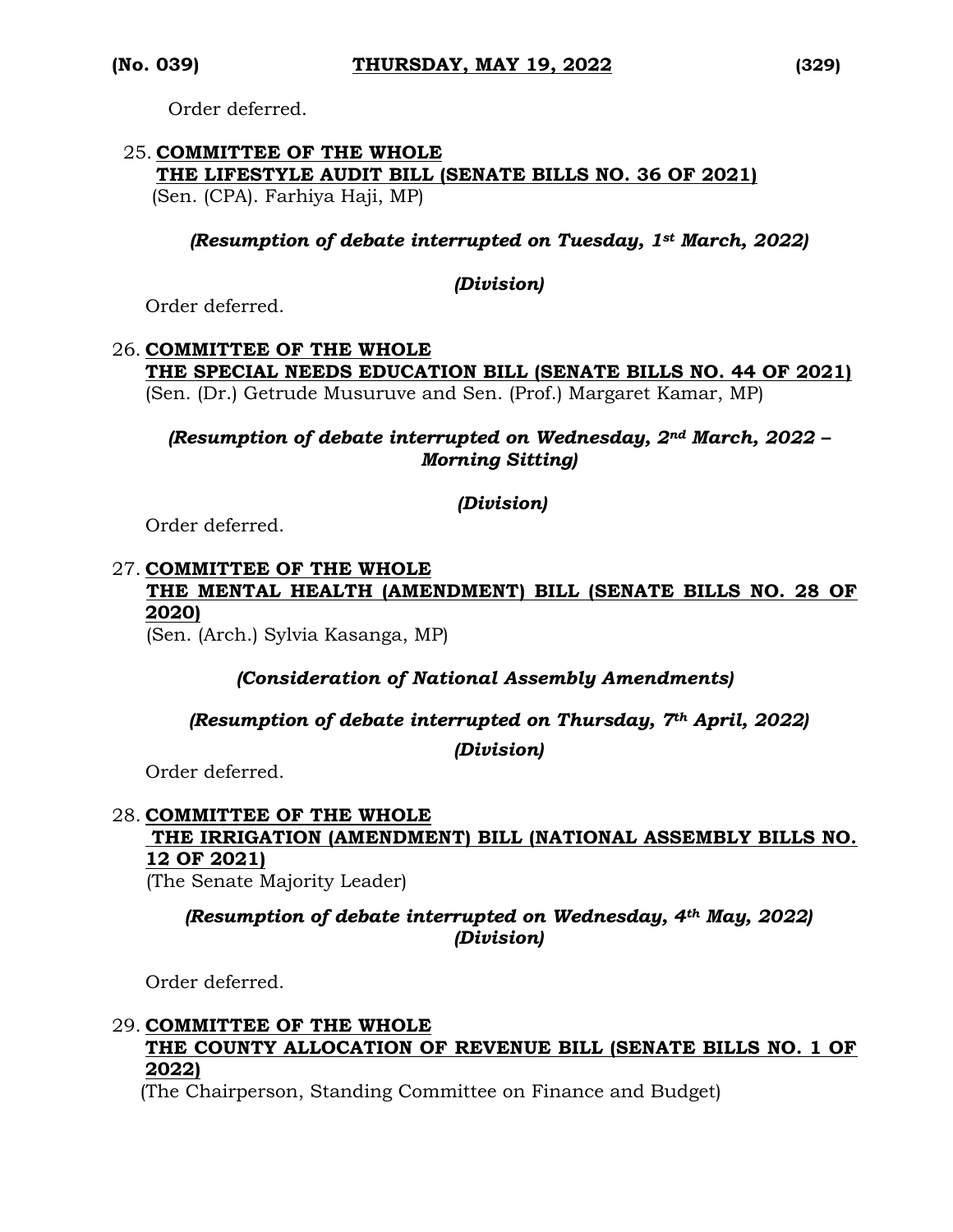Order deferred.

# 30. **COMMITTEE OF THE WHOLE THE ELECTIONS (AMENDMENT) (NO. 3) BILL (SENATE BILLS NO. 48 OF 2021)**

(Sen. (Eng.) Ephraim Maina, MP)

Order deferred.

# 31. **COMMITTEE OF THE WHOLE THE KENYA MEDICAL SUPPLIES AUTHORITY (AMENDMENT) BILL (SENATE BILLS NO. 53 OF 2021)**

(Sen. Naomi Shiyonga, MP)

Order deferred.

## 32. **MOTION - ADOPTION OF THE REPORT OF THE STANDING COMMITTEE ON EDUCATION ON THE INQUIRY INTO THE EARLY CHILDHOOD DEVELOPMENT EDUCATION (ECDE) LANDSCAPE IN THE COUNTRY**

(The Chairperson, Standing Committee on Education)

 THAT**,** the Senate adopts the Report of the Standing Committee on Education on the inquiry into the Early Childhood Development Education (ECDE) landscape in the country, laid on the Table of the Senate on Tuesday, 10th May, 2022.

Order deferred.

#### 33. **MOTION - ADOPTION OF THE REPORT OF THE SESSIONAL COMMITTEE ON DELEGATED LEGISLATION ON ITS CONSIDERATION OF THE CONTROLLER OF BUDGET REGULATIONS, 2021**

Motion made and Question proposed –

 THAT, the Senate adopts the Report of the Sessional Committee on Delegated Legislation on its consideration of the Controller of Budget (COB) Regulations, 2021, laid on the Table of the Senate on Tuesday, 10th May, 2022 and pursuant to Section 18 of the Statutory Instruments Act, 2013 **annuls** the Controller of Budget Regulations, 2021.

*(The Chairperson, Sessional Committee on Delegated Legislation – 18.05.2022)*

Resumption of debate interrupted on Wednesday, 18th May, 2022;

And there being no Senators wishing to contribute;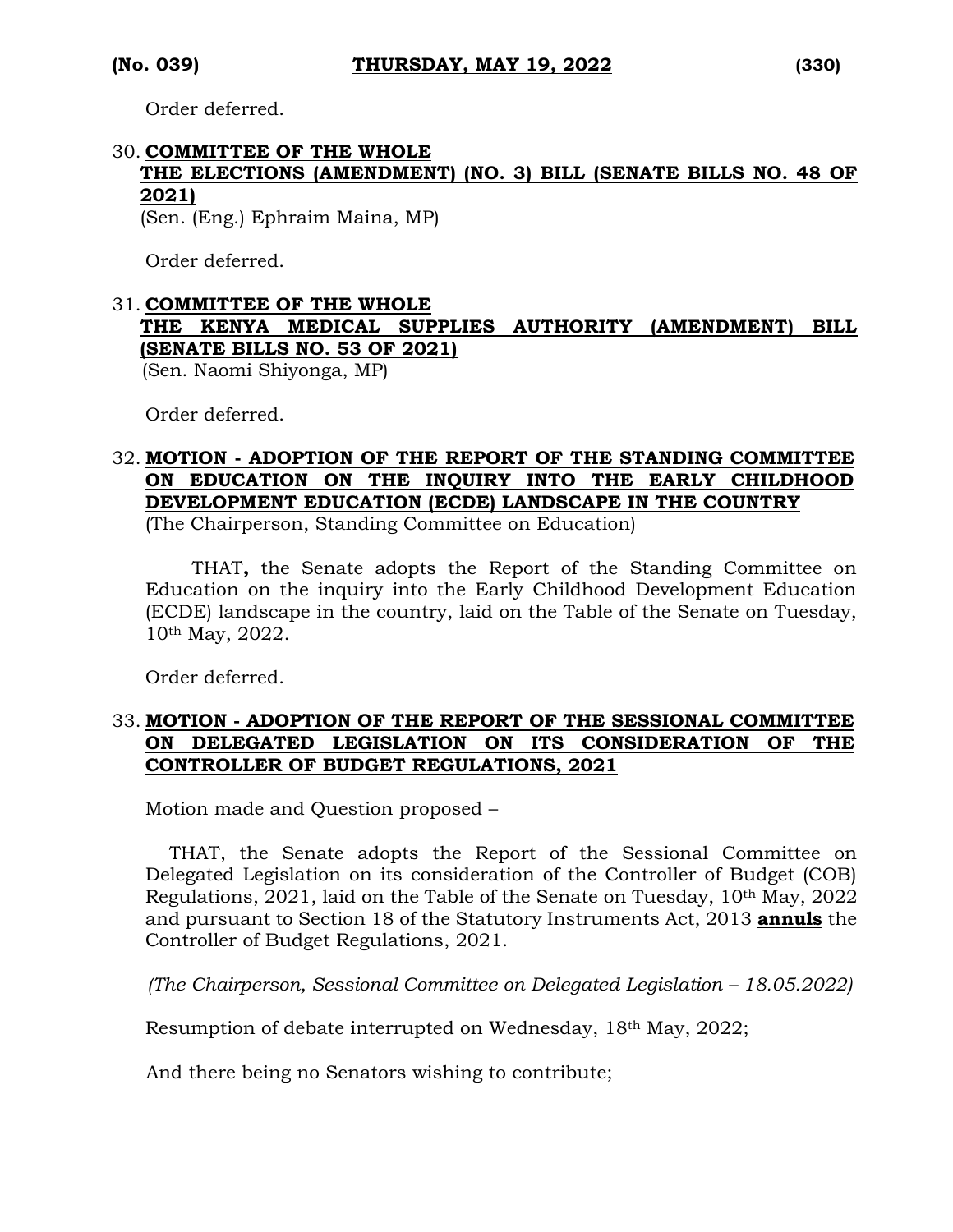And in the absence of the Mover, the Speaker deferred the putting of the Question to a later date.

#### 34. **MOTION - ADOPTION OF THE REPORT OF THE STANDING COMMITTEE ON EDUCATION ON THE INQUIRY INTO THE EARLY CHILDHOOD DEVELOPMENT EDUCATION (ECDE) LANDSCAPE IN THE COUNTRY**

(The Chairperson, Standing Committee on Education)

 THAT, the Senate adopts the Report of the Standing Committee on Education on the inquiry into the Early Childhood Development Education (ECDE) landscape in the country, laid on the Table of the Senate on Tuesday, 10th May, 2022.

Order read and deferred.

### 35. **MOTION - ADOPTION OF THE REPORT OF THE STANDING COMMITTEE ON HEALTH ON THE ALLEGED NEGLIGENCE BY THE KENYATTA NATIONAL HOSPITAL IN THE MEDICAL CASE OF THE LATE PROF. KEN WALIBORA, PRIOR TO HIS DEATH**

Motion made and Question proposed –

THAT, the Senate adopts the Report of the Standing Committee on Health on the alleged negligence by the Kenyatta National Hospital in the medical case of the late Prof. Ken Walibora prior to his death, laid on the Table of the Senate on Tuesday, 30th March, 2021.

*(The Chairperson, Standing Committee on Health)*

Debate arising;

And there being no other Senators wishing to contribute;

Mover replied;

 Before the Question was put, and pursuant to Standing Order 79 (1), the Speaker ruled that the Motion did not affect counties.

Question put, agreed to.

#### **RESOLVED ACCORDINGLY**

THAT, the Senate adopts the Report of the Standing Committee on Health on the alleged negligence by the Kenyatta National Hospital in the medical case of the late Prof. Ken Walibora prior to his death, laid on the Table of the Senate on Tuesday, 30th March, 2021.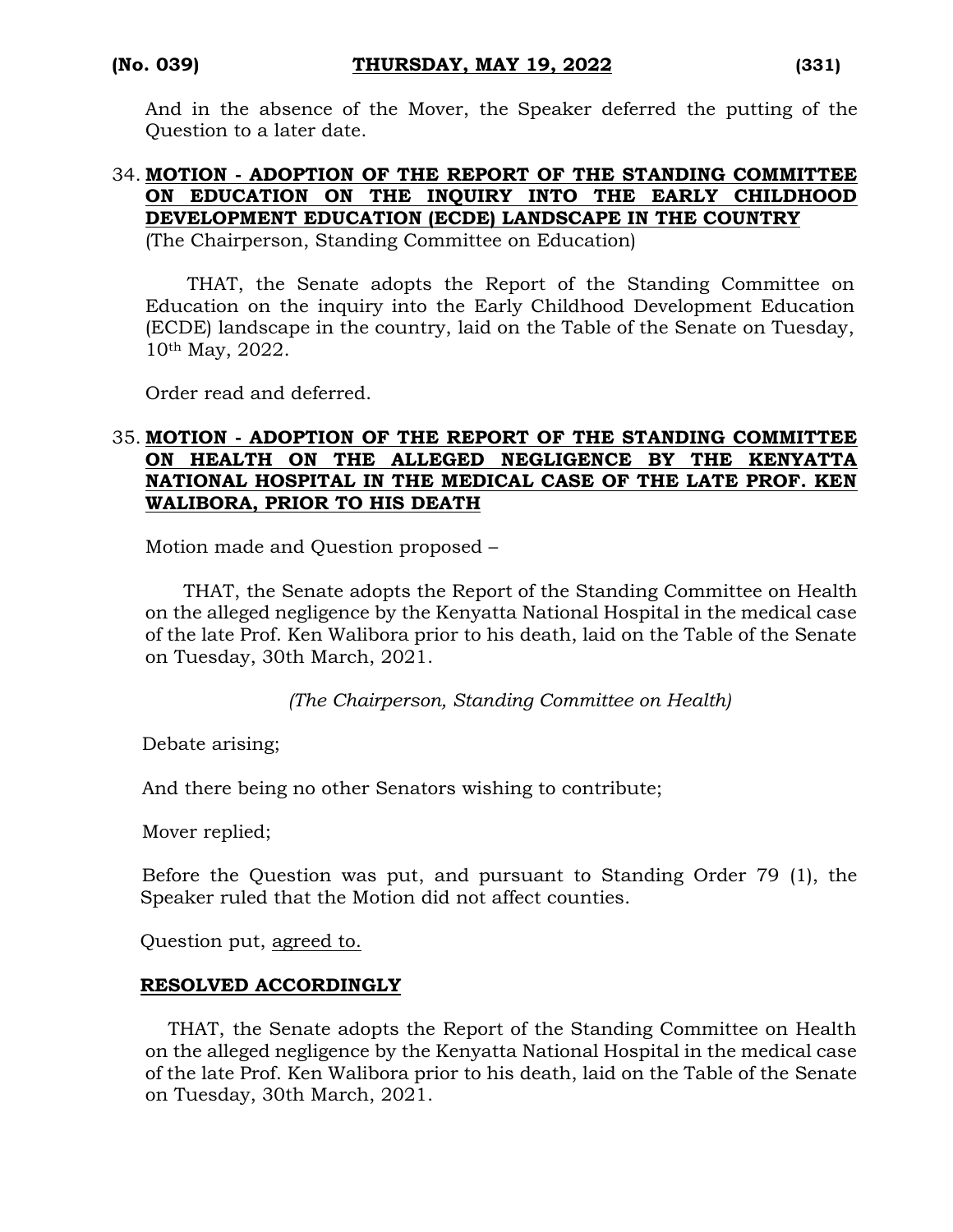#### 36. **MOTION - ADOPTION OF THE FIRST PROGRESS REPORT OF THE STANDING COMMITTEE ON HEALTH ON THE COVID-19 PANDEMIC SITUATION IN KENYA**

(The Chairperson, Standing Committee on Health)

THAT, the Senate adopts the First Progress Report of the Standing Committee on Health on the Covid-19 pandemic situation in Kenya, laid on the Table of the Senate on Tuesday, 30th March, 2021.

Order deferred.

## 37. **MOTION - ADOPTION OF THE SECOND PROGRESS REPORT OF THE STANDING COMMITTEE ON HEALTH ON THE COVID-19 SITUATION IN KENYA AND PRELIMINARY FINDINGS ON THE SPECIAL AUDIT REPORT ON THE UTILIZATION OF COVID - 19 FUNDS BY COUNTY GOVERNMENTS.**

(The Chairperson, Standing Committee on Health)

 THAT, the Senate adopts the Second Progress Report of the Standing Committee on Health on the COVID-19 situation in Kenya and preliminary findings of the Committee, on the Special Audit Report on the Utilization of COVID-19 funds by County Governments, laid on the table of the Senate on Tuesday, 30th March, 2021.

Order deferred.

#### 38. **MOTION - ADOPTION OF THE THIRD PROGRESS REPORT OF THE STANDING COMMITTEE ON HEALTH ON THE COVID-19 SITUATION IN KENYA AND PRELIMINARY FINDINGS ON THE NATIONWIDE COVID-19 VACCINE ROLL OUT**

(The Chairperson, Standing Committee on Health)

 THAT, the Senate adopts the Third Progress Report of the Standing Committee on Health on the COVID-19 situation in Kenya and preliminary findings on the nationwide COVID-19 vaccine roll out, laid on the Table of the Senate on Tuesday, 21st September, 2021.

Order deferred.

#### 39. **MOTION - ADOPTION OF THE FOURTH PROGRESS REPORT OF THE STANDING COMMITTEE ON HEALTH ON THE COVID-19 PANDEMIC SITUATION AND THE IMPLEMENTATION OF THE NATIONWIDE COVID-19 VACCINE DEPLOYMENT**

(The Chairperson, Standing Committee on Health)

 THAT, the Senate adopts the Fourth Progress Report of the Standing Committee on Health on the Covid-19 pandemic situation and the